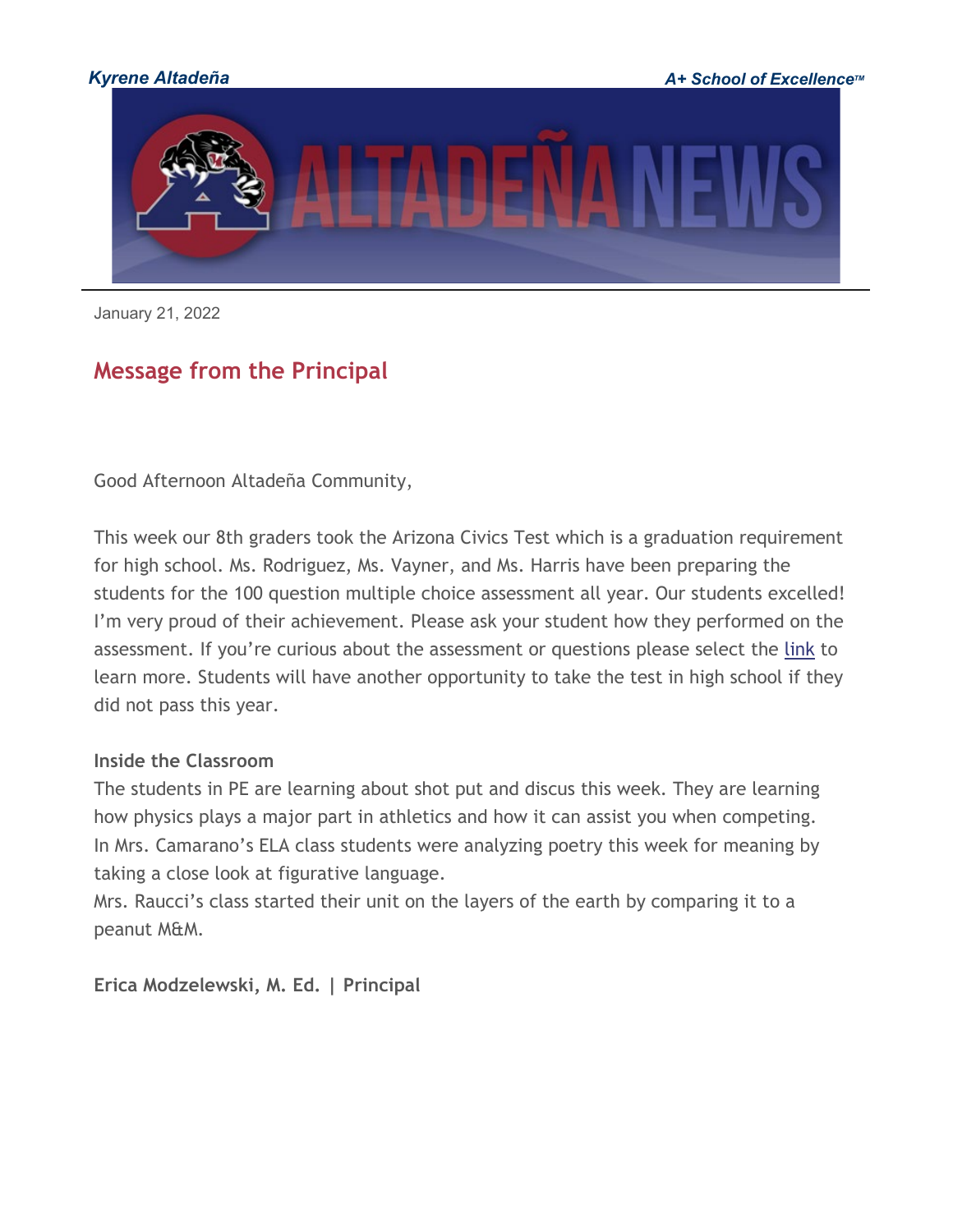

Parents,

Buy your child an ad space in Everyone's yearbook! Here's your chance to say "I Love You" and "Congratulations" for finishing Middle School. You choose the message and the pictures. The yearbook staff will design an ad that shows off your child's personality.

Hurry! **Limited Space is Available!** 



To order an ad or yearbook, go Walsworth.com Ads are \$20.00 for 1/8 page or \$40.00 for a 1/4 page.

#### **Learning Lab is in session**

Learning Lab provides students with a quiet place to work on homework or get help from Altadeña teachers. Sessions are held in the Altadeña library.

Tuesday & Thursday mornings from 7:30 – 8:10 am Tuesday & Thursday afternoons from 3:05 – 4:00 pm All students must be picked up promptly at 4:00 pm.



#### **Mark Your Calendars**

**State Assessment testing dates**: Please note the dates and times your student will be testing to avoid scheduling outside appointments for your student during those times if possible.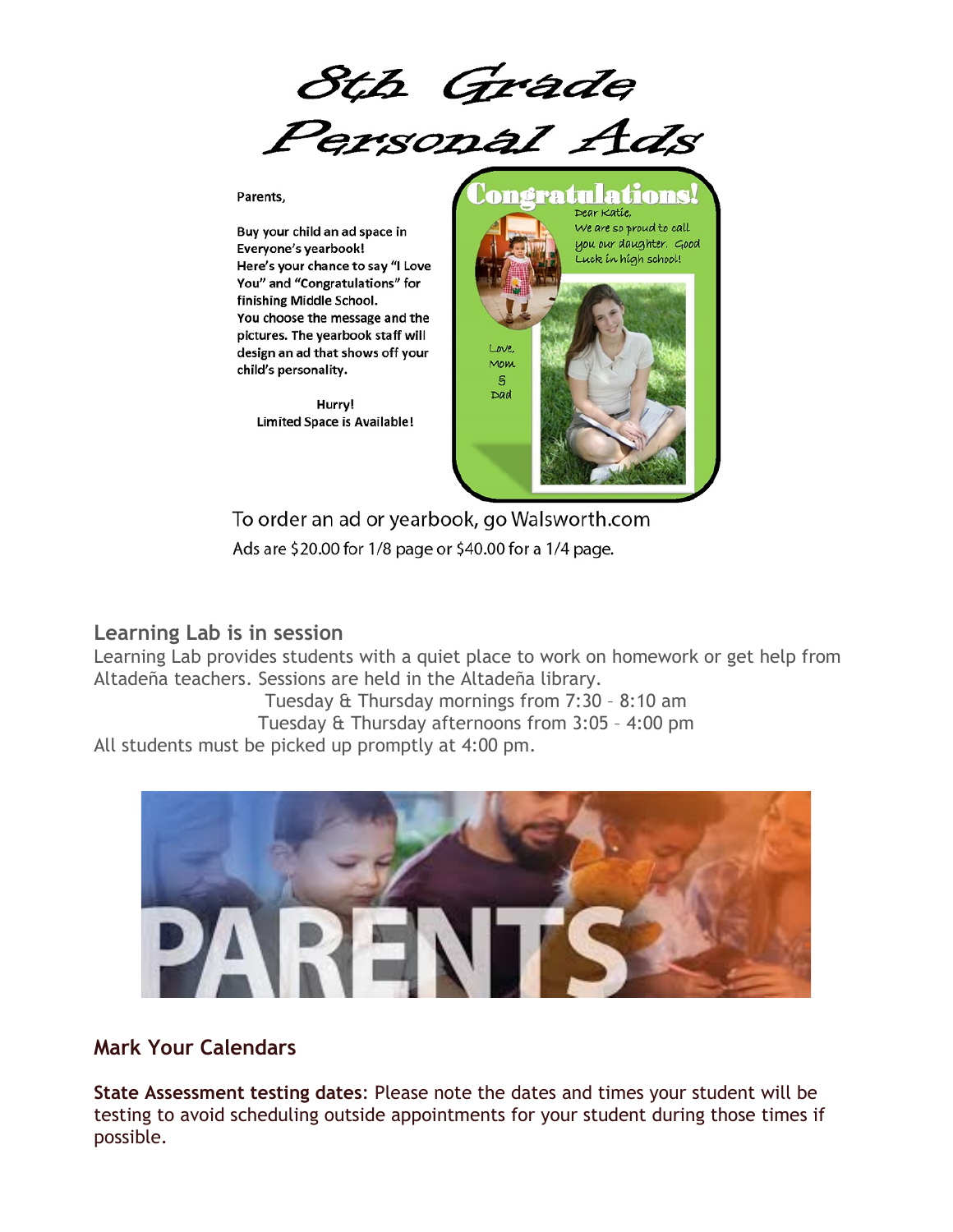| Feb. 11<br>Feb. 14 & 15 | All students will be testing with their 6th period teacher. Here are the dates and times<br>that Altadena teachers will administer the AASA state assessments to all students:<br>6th-8th grade Field Writing Test; 1:02-3:05 pm<br>6th-8th grade Field Writing Test Make Ups 8:15-10:15 am |
|-------------------------|---------------------------------------------------------------------------------------------------------------------------------------------------------------------------------------------------------------------------------------------------------------------------------------------|
| March 31                | 8th grade only AzSCI Part 1; During Science Class                                                                                                                                                                                                                                           |
| April 1                 | 8th grade only AzSCI Part 2; During Science Class                                                                                                                                                                                                                                           |
| April 4                 | 8th grade only AzSCI Make Ups; 8:15 -10:11 am                                                                                                                                                                                                                                               |
| April 6-                | 6th-8th grade AASA Writing Test; 8:15-11:29 am                                                                                                                                                                                                                                              |
| April 7 & 8             | 6th-8th grade AASA Writing Test Make Ups; 8:15 - 11:29                                                                                                                                                                                                                                      |
| April 11                | 6th-8th grade ELA Part 1 and Math Part 1; 8:15 -11:29 am                                                                                                                                                                                                                                    |
| April 12                | 6th-8thgrade ELA Part 2 and Math Part 2; 8:15 am -11:29 am                                                                                                                                                                                                                                  |
| <b>April 13-14</b>      | 6th-8th grade ELA and Math Part 1 and 2 Make Ups; 8:15-11:29 am                                                                                                                                                                                                                             |

#### COX Outage

COX Business will be performing scheduled network maintenance on Friday, January 28. Altadena and Cerritos, in addition to the surrounding community, may experience a network disruption and result in an interruption to our phone and internet. All work is scheduled to be completed by 9 A.M.

**Families, make a tax credit contribution today!** Inspiring, educational field trips. Programs that teach good citizenship, manners, and work ethic. Experiences that demonstrate future career possibilities. You can be a champion for education through tax credit contributions. A tax credit contribution will allow you to reduce the amount of taxes you owe the State. Arizona statute allows individuals/couples to claim up to \$200/\$400 for a dollar-to-dollar tax credit. Take charge and have a say in how your tax dollars are put to work. By making a tax credit contribution to Kyrene Schools, you are telling the State of Arizona how you want your money spent. Visit [Kyrene Tax Credit](http://track.spe.schoolmessenger.com/f/a/C0evxScJ032z8s1FufgLQg%7E%7E/AAAAAQA%7E/RgRjzHP7P0QgaHR0cHM6Ly93d3cua3lyZW5lLm9yZy90YXhjcmVkaXRXB3NjaG9vbG1CCmHpe0DrYVW2ptZSEHNyYXRoQGt5cmVuZS5vcmdYBAAAAAE%7E) to begin the donation process. If you would like to apply tax credit to your 2021 taxes, the deadline to contribute is April 15, 2022.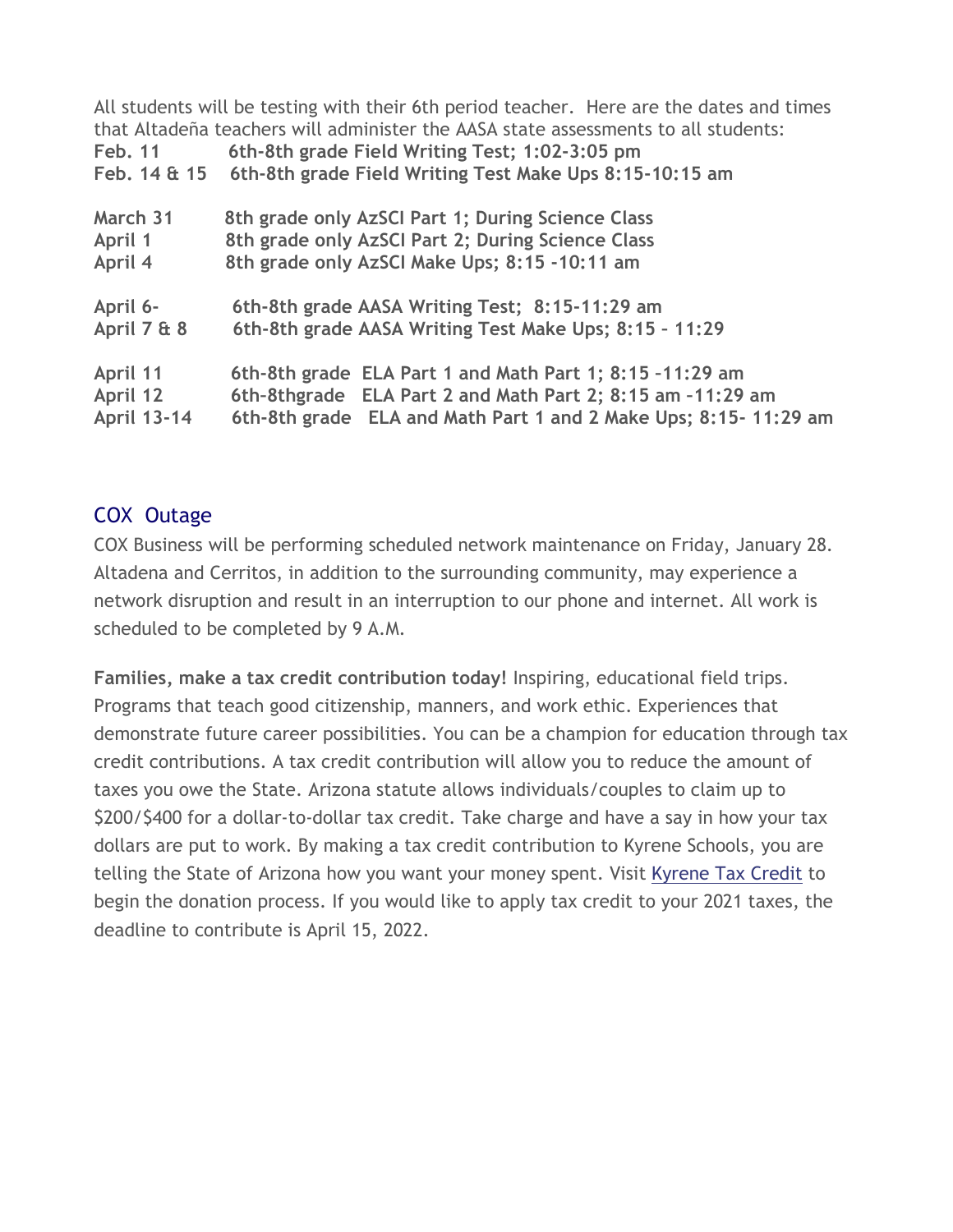

www.kyrene.org/taxcredit



### Kyrene Conference Wrestling Tournament Update

On January 19th, Altadeña Middle School participated in the Kyrene Conference Wrestling Tournament held at Desert Vista High School. Across 18 weight classes, we had 9 student athletes earn 1st, 2nd or 3rd place medals! Congratulations and well done to the following Panthers:

Elliot S. – 2nd Logan S. – 2nd Remington W. – 3rd Asher S. – 2nd Richard M. – 3rd Keloha S. – 3rd Everest L. – 1st Liam M. – 1st Zane S. – 2nd

A special note of congratulations to 8th grader Everest Leydecker. Since arriving on campus as a 6th grader, Everest finished her career as a Panther wrestler undefeated and is a two time conference champion in her weight class. What an outstanding accomplishment by this incredible student athlete! Great job E!

#### **Spring Sports Ahead**

Spring Sports Registration is now open!